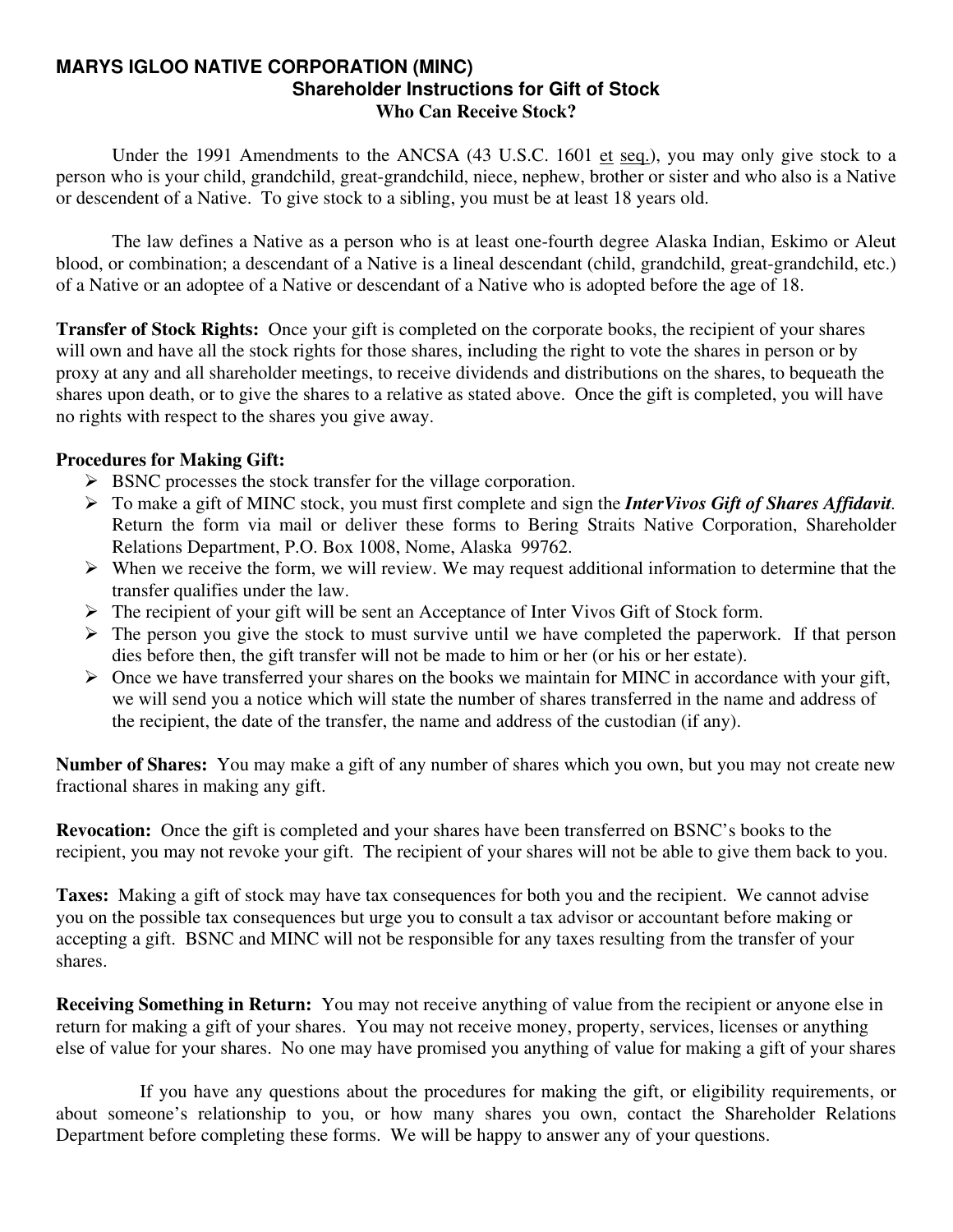# **MARYS IGLOO NATIVE CORPORATION (MINC)**

### **Inter Vivos Gift of Shares Affidavit**

I, \_\_\_\_\_\_\_\_\_\_\_\_\_\_\_\_\_\_\_\_\_\_, being first duly sworn, depose and say:

| Full Name:                       |                         | <b>Enrollment Number:</b> |        |
|----------------------------------|-------------------------|---------------------------|--------|
| Date of Birth:                   | Social Security Number: |                           |        |
| <b>Complete Mailing Address:</b> |                         |                           |        |
| City:                            | State:                  | Zip Code:                 | Phone: |

ightharpoonup Shares of Marys Igloo Native Corporation and am 18 years or older.

- ¾ I understand that under the Alaska Native Claims Settlement Act, as amended (43 U.S.C. 1601 et. seq.) I may only gift shares to my child, grandchild, great-grandchild, niece, nephew, brother, or sister who is related to me by blood or adoption and who is also a Native or descendent of a Native.
- $\triangleright$  **I** am responsible for providing the appropriate documentation proving family relationship.
- ¾ I understand that if any taxes are owed as a result of this gift, BSNC and MINC will not be responsible for its payment.
- $\triangleright$  Neither myself nor any other person has received anything of value nor have I or any other person been promised anything of value in return for transferring my shares.
- $\triangleright$  It is my intent and desire to irrevocably transfer all rights and incidents of ownership of the gifted shares to the recipient and to irrevocably vest in the recipient all such rights of ownership. I understand I will no longer receive dividends or distributions for these shares.
- ¾ I understand that once this gift is completed on the stock records of BSNC and MINC I will not be able to revoke or reverse it and that the recipient will not be able to give the gifted shares back to me.

I wish to make a gift of my Marys Igloo Native Corporation (MINC) shares to the recipient(s) listed below and I understand that I cannot create new fractional shares in making a gift.

|  | Recipients Name:                                                |                  |  |
|--|-----------------------------------------------------------------|------------------|--|
|  | Age: Social Security Number: Degree of Native Blood _________ % |                  |  |
|  | Mailing Address: New York 1988.                                 |                  |  |
|  | *Custodian's Address <b>matrices</b>                            | *Custodian Name: |  |
|  | Number of <u>MINC Village Shares</u> to be gifted:              |                  |  |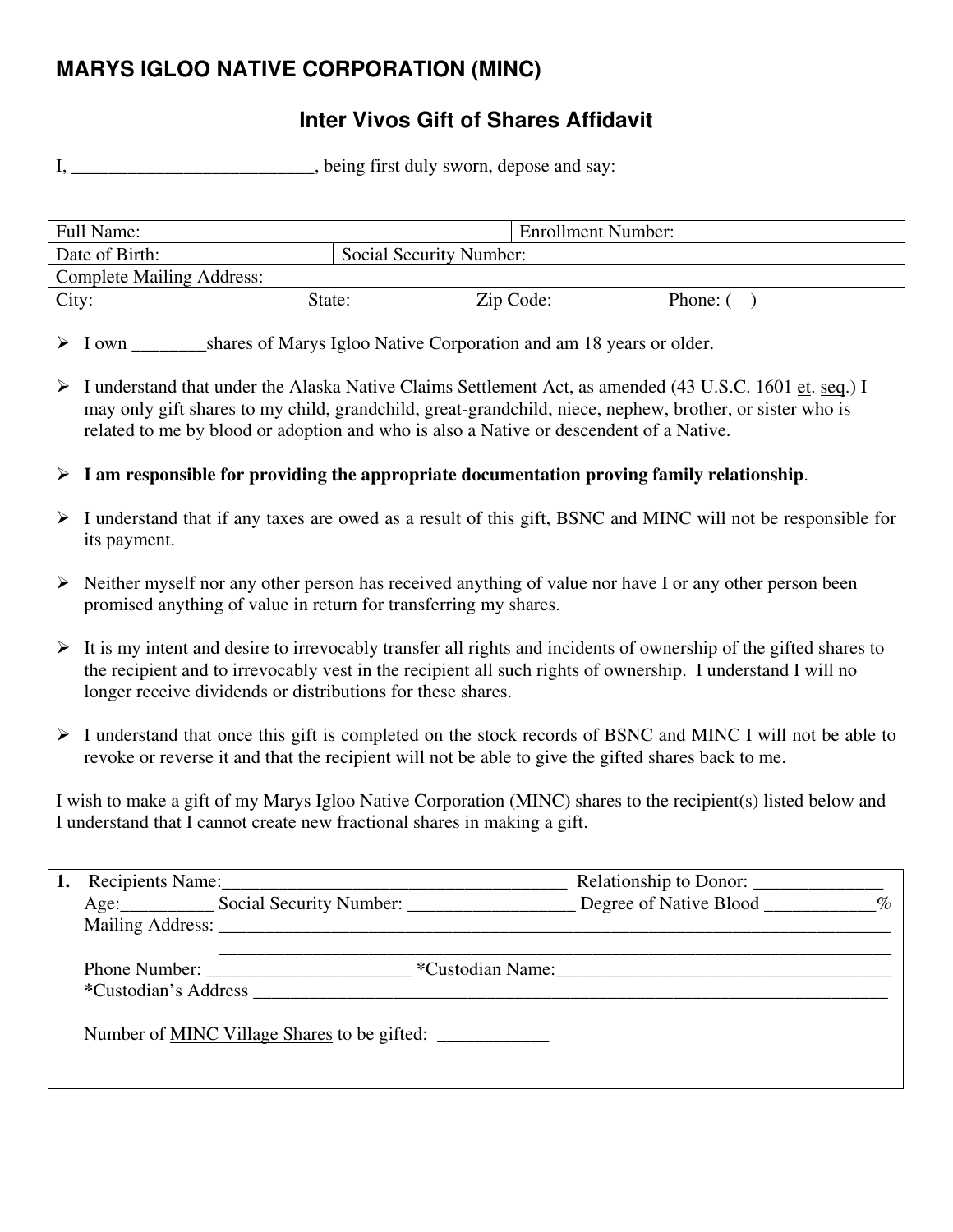|  | the control of the control of the control of the control of the control of |  |
|--|----------------------------------------------------------------------------|--|
|  |                                                                            |  |
|  |                                                                            |  |
|  | Number of <u>MINC Village Shares</u> to be gifted:                         |  |
|  |                                                                            |  |
|  |                                                                            |  |
|  |                                                                            |  |
|  |                                                                            |  |
|  |                                                                            |  |
|  |                                                                            |  |
|  | Number of <u>MINC Village Shares</u> to be gifted:                         |  |
|  |                                                                            |  |
|  |                                                                            |  |
|  |                                                                            |  |
|  |                                                                            |  |
|  |                                                                            |  |
|  |                                                                            |  |
|  | Number of <u>MINC Village Shares</u> to be gifted:                         |  |

### \***If recipient is a minor, list the name and address of the designated custodian.**

I have read and understand the information contained in this affidavit, the information I have provided is true and accurate, I am 18 years of age or older, and that in completing and signing these forms, I am acting freely, voluntarily and without any undue pressure, influence or duress.

| <b>SUBSCRIBED</b> and <b>SWORN</b> to before me this $\_\_\_\_\_$ day of $\_\_\_\_\_\_$ 2 |  |
|-------------------------------------------------------------------------------------------|--|
|                                                                                           |  |
| My Commission Expires: 2008. The Commission Expires:                                      |  |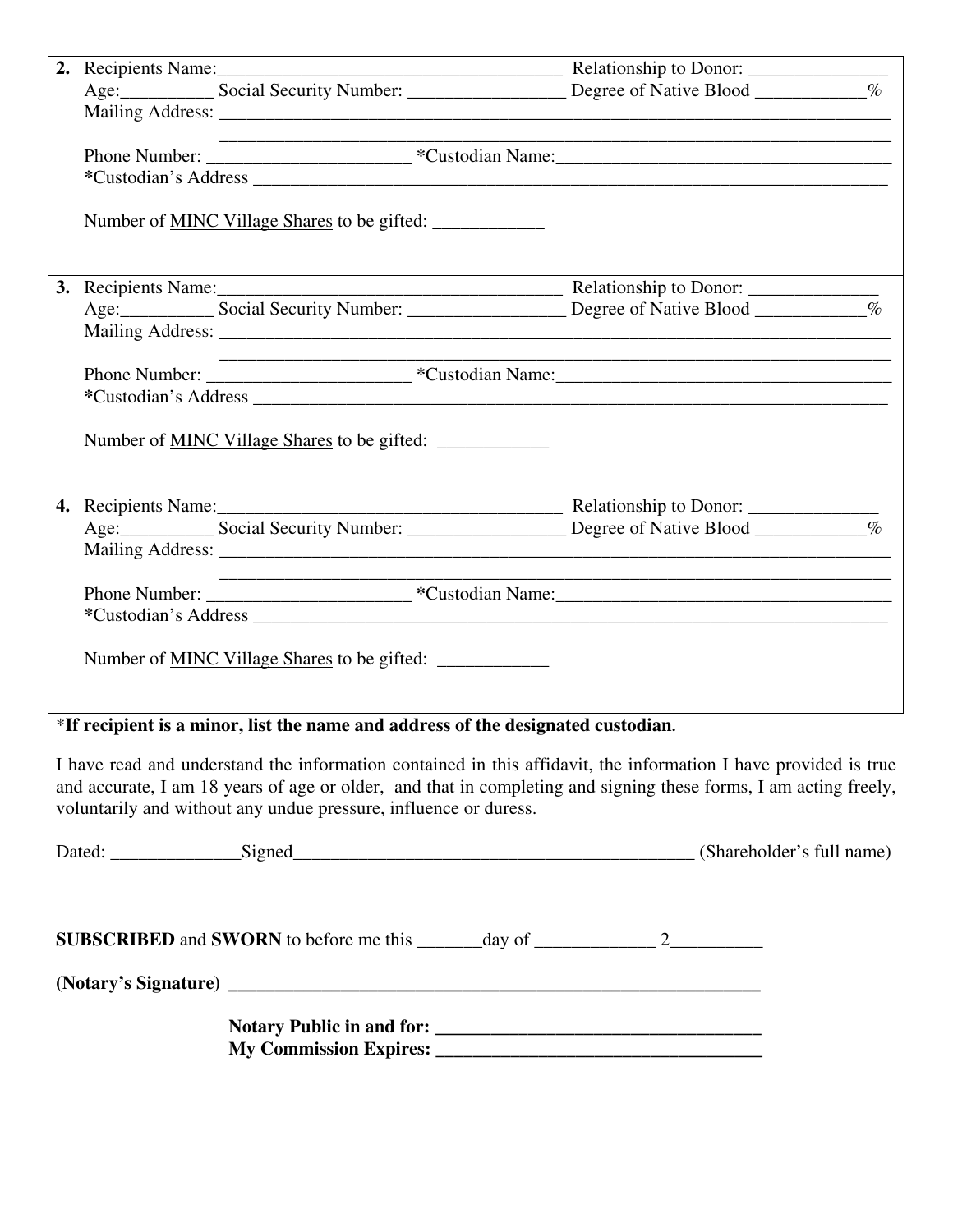# **MARYS IGLOO NATIVE CORPORATION (MINC)**

### **Acceptance of Inter Vivos Gift of Stock Age of Majority (18 yrs or older)**

I, \_\_\_\_\_\_\_\_\_\_\_\_\_\_\_\_\_\_\_\_, being first duly sworn, depose and say:

I understand that I will receive \_\_\_\_\_\_share(s) of Stock in Marys Igloo Native Corporation as a gift from who is my\_\_\_\_\_\_\_\_\_\_\_\_\_\_\_\_\_\_\_\_\_\_\_\_\_\_ (family relationship).

| My Name:                                                                                                     | Social Security Number: |                                    |  |
|--------------------------------------------------------------------------------------------------------------|-------------------------|------------------------------------|--|
| Date of Birth:                                                                                               | Gender:                 | Percentage Degree of Native Blood: |  |
| <b>Complete Mailing Address:</b>                                                                             |                         |                                    |  |
| I am already a shareholder of BSNC:<br>[NO]<br>[YES]                                                         |                         |                                    |  |
| [NO] I am not a shareholder in <b>another</b> Regional or Village Corporation                                |                         |                                    |  |
| [YES] I am a shareholder in another Regional or Village Corporation, if yes, list name(s) of corporation(s): |                         |                                    |  |
|                                                                                                              |                         |                                    |  |

- ¾ I am a Native or descendant of a Native as defined in the Alaska Native Claims Settlement Act, as amended.
- $\triangleright$  I have not given nor have I promised to give the Donor or any other person anything of value in return for the Gifted shares. I do not know of any other person giving or promising to give the Donor or anyone else anything of value in return for the making of this gift.
- $\triangleright$  I understand that the receipt of these shares and the receipt of dividends and distributions of these shares may result in tax consequences for me and that BSNC and MINC will not be responsible for any taxes resulting from the transfer of these shares.
- $\triangleright$  I understand that once these shares are transferred to my name, I will not be able to give them back to the Donor or give them to anyone except as authorized by the Alaska Native Claims Settlement Act, as amended. I understand that the sale or transfer of these shares is currently prohibited by law.

 I swear under oath to the best of my knowledge and belief that everything stated in this Affidavit is accurate and true and that in completing and signing these forms I am acting freely, voluntarily and without any undue pressure, influence or duress. I understand that my signature below indicates my acceptance of this gift of stock.

| Dated: Signed Signed Signed Communication of the Signed Signed Communication of the Signed Communication of the Signed Communication of the Signed Communication of the Signed Communication of the Signed Communication of th | (Shareholder's full name) |
|--------------------------------------------------------------------------------------------------------------------------------------------------------------------------------------------------------------------------------|---------------------------|
| <b>SUBSCRIBED</b> and <b>SWORN</b> to before me this $\_\_\_\_\_$ day of $\_\_\_\_\_\_$ 2 $\_\_\_\_\_\_$                                                                                                                       |                           |
| (Notary's Signature) has a series of the series of the series of the series of the series of the series of the series of the series of the series of the series of the series of the series of the series of the series of the |                           |
|                                                                                                                                                                                                                                |                           |